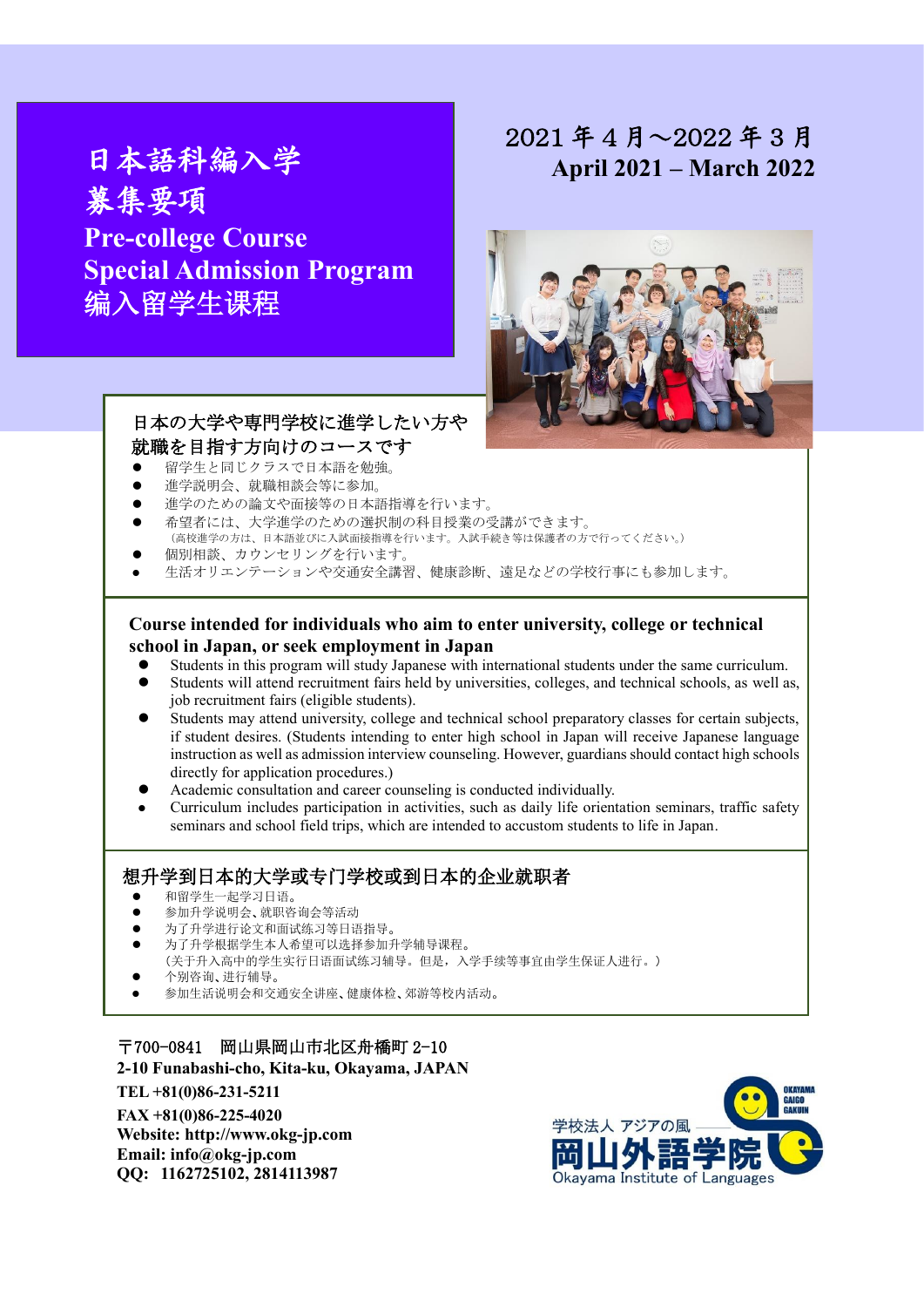| <b>Entrance Timetable</b><br>学時期                                                                                                                                                                       |                                          |                                                       |  |  |  |  |
|--------------------------------------------------------------------------------------------------------------------------------------------------------------------------------------------------------|------------------------------------------|-------------------------------------------------------|--|--|--|--|
| 4月、10月                                                                                                                                                                                                 | From April or October                    | 每年4月、10月                                              |  |  |  |  |
|                                                                                                                                                                                                        |                                          |                                                       |  |  |  |  |
| 入学資格                                                                                                                                                                                                   | <b>Eligibility for Admission</b>         |                                                       |  |  |  |  |
| 永住、定住、家族滞在、日本人配偶者等のビザをお持ちの方                                                                                                                                                                            |                                          |                                                       |  |  |  |  |
| 日本語学習後、日本の大学や専門学校等への進学や日本の企業に就職を目指している方                                                                                                                                                                |                                          |                                                       |  |  |  |  |
| 6か月以上日本語を勉強したい方<br>$\bullet$                                                                                                                                                                           |                                          |                                                       |  |  |  |  |
| Individuals residing or visiting Japan on non-international student visas. Visa categories include: permanent<br>$\bullet$                                                                             |                                          |                                                       |  |  |  |  |
| resident, long-term resident, spouse or child of Japanese national or permanent resident.                                                                                                              |                                          |                                                       |  |  |  |  |
| Individuals intending to enter university, college or technical school in Japan or seek employment in Japan.<br>$\bullet$<br>Individuals planning to study Japanese for 6 months or more.<br>$\bullet$ |                                          |                                                       |  |  |  |  |
| 持有永住、家族滞在、日本人配偶者等签证的人<br>$\bullet$                                                                                                                                                                     |                                          |                                                       |  |  |  |  |
| 日语学习之后, 想升学到日本的大学或专门学校或到日本的企业就职者                                                                                                                                                                       |                                          |                                                       |  |  |  |  |
| 6个月以上学习日语者                                                                                                                                                                                             |                                          |                                                       |  |  |  |  |
|                                                                                                                                                                                                        |                                          |                                                       |  |  |  |  |
| 提出書類<br><b>Documents Required for Application</b>                                                                                                                                                      | 提交材料                                     |                                                       |  |  |  |  |
|                                                                                                                                                                                                        |                                          |                                                       |  |  |  |  |
| 入学願書【指定用紙】                                                                                                                                                                                             |                                          |                                                       |  |  |  |  |
| 履歴書【指定用紙】                                                                                                                                                                                              |                                          | • Application form (Format specified by school)       |  |  |  |  |
| 入学同意書【指定用紙】                                                                                                                                                                                            | • Resume (Format specified by school)    | Enrollment Agreement (Format specified by school)     |  |  |  |  |
| 最終学校の卒業証書のコピー                                                                                                                                                                                          |                                          | Copy of Graduation Certificate (Most recent school)   |  |  |  |  |
| 最終学校の成績証明書のコピー<br>$\bullet$                                                                                                                                                                            |                                          | Copy of Transcript/Grade Report (Most recent school)  |  |  |  |  |
| 写真 4枚 (3 cm×4 cm) (3か月以内に撮影したもの)<br>$\bullet$                                                                                                                                                          |                                          | 4 photos ( $3cm \times 4cm$ ) (Taken within 3 months) |  |  |  |  |
| パスポートのコピー                                                                                                                                                                                              | Copy of Passport                         |                                                       |  |  |  |  |
| Copy of Residence Card<br>在留カードのコピー                                                                                                                                                                    |                                          |                                                       |  |  |  |  |
| * 追加書類を提出していただく場合があります。                                                                                                                                                                                | * Additional documents may be requested. |                                                       |  |  |  |  |
| 入学申请书【指定用纸】<br>$\bullet$                                                                                                                                                                               | $\bullet$                                | 照片 4 张 (3 cm×4 cm) (必须是3个月以内拍摄)                       |  |  |  |  |
| 履历书【指定用纸】                                                                                                                                                                                              | 护照复印件                                    |                                                       |  |  |  |  |
| 入学同意书【指定用纸】                                                                                                                                                                                            | 在留卡复印件                                   |                                                       |  |  |  |  |
| 最终毕业学校的毕业证复印件                                                                                                                                                                                          | * 有时需要追加提交其他材料                           |                                                       |  |  |  |  |

最终毕业学校的成绩证明书复印件

| Tuition Fee  |                        |           |                  |
|--------------|------------------------|-----------|------------------|
| 入学金          | Registration Fee       | 入学金       | ¥10,000          |
| 授業料 (半期)     | Tuition Fee            | 学费 (半学期)  | $\angle 315,000$ |
| 教材費 (半期)     | Study Material Fee     | 教材费 (半学期) | $\angle 25,000$  |
| 同窓会費 (入学時のみ) | Alumni Association Fee | 同窗会费      | ¥ 1,000          |

\* 健康診断(1 年に 1 回実施)を実施しています。別途約 4,000 円が必要です。

\* 行事や課外活動等の費用は含まれています。

\* Students receive a health check-up (once a year). Health check-up fee is not included in the tuition fee and is approximately 4,000 yen.

\* Fees for school activities are included.

\* 参加学校团体健康体检(1 年 1 次)。体检费用(约 4,000 日元)需额外支付。

\* 包含校内活动和课外活动等费用



#### Bank Account Information

Bank Name: The Chugoku Bank LTD. Branch Name: Head Office Bank SWIFT Code: CHGKJPJZ Account Number: 101-00-3286821 Account Holder: Okayama Institute of Languages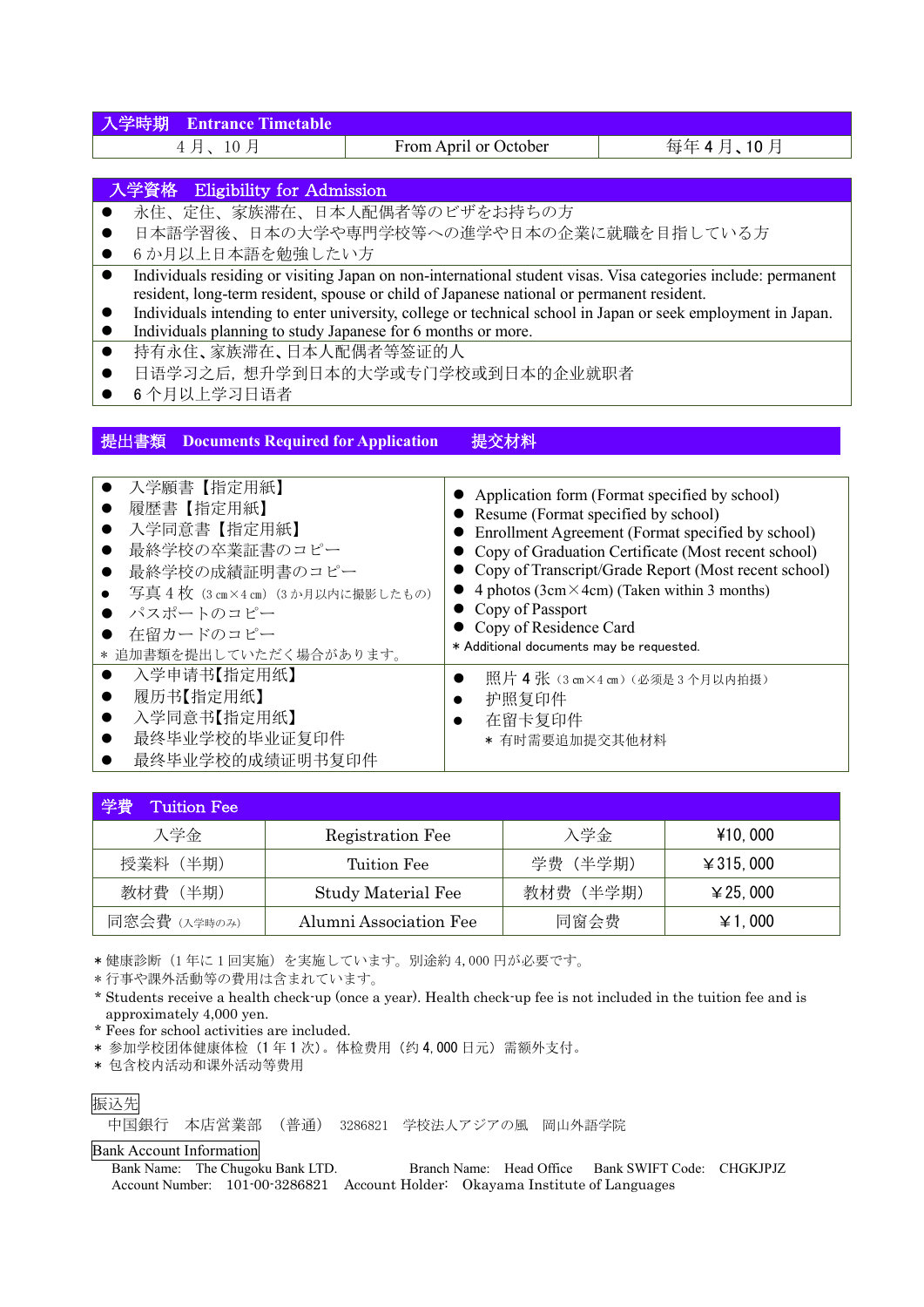|                  | 授業時間とクラス数 Levels and Class Hours | 上课时间和班级数         |                            |
|------------------|----------------------------------|------------------|----------------------------|
| 月曜日~金曜日          | 1日4時間                            | 全 11 クラス         | 午前・午後二部制                   |
| Monday to Friday | 4 hours a day                    | Total 11 classes | Morning or Afternoon Class |
| 周一~周五            | 4小时/每天                           | 11 个班级           | 上午班、下午班,两部制                |

| 日本語能力 Japanese Level          | 授業時間 Class Hours        |
|-------------------------------|-------------------------|
| 中級~上級 Intermediate – Advanced | 9:00am $\sim$ 12:35pm   |
| 入門~中級 Beginner – Intermediate | $1:15$ pm $\sim$ 4:50pm |

## 学習期間 Study Period

| 前期                                    | 学習期間                                                                                                                                                                         | 夏休み                            |
|---------------------------------------|------------------------------------------------------------------------------------------------------------------------------------------------------------------------------|--------------------------------|
| First semester                        | Study period                                                                                                                                                                 | Summer holiday                 |
| 初級クラス<br>Beginner $\sim$ Intermediate | $2021 \nleftrightarrow 4 \nparallel 5 \nparallel (\nparallel) \sim 2021 \nleftrightarrow 9 \nparallel 24 \nparallel (\ntriangle)$<br>April 5, 2021 $\sim$ September 24, 2021 | 2021年7月31日~8月22日               |
| 中級以上クラス<br>Intermediate ~ Advanced    | 2021年4月5日 (月) ~ 2021年9月24日 (金)<br>April 5, 2021 $\sim$ September 24, 2021                                                                                                    | July $31 \sim$ August 22, 2021 |
| 後期                                    | 学習期間                                                                                                                                                                         | Winter holiday                 |
| Second semester                       | Study period                                                                                                                                                                 | 冬休み                            |

| <b>IXTI</b>                             | 工日冽旧                                                          | $\sim$ $\mu$ $\sim$ $\mu$                   |
|-----------------------------------------|---------------------------------------------------------------|---------------------------------------------|
| <b>Decant semester</b>                  | Deaux portou                                                  | <i><b>WELLUCL HULLUAY</b></i>               |
| 初級クラス                                   | 2021年10月11日(月)~2022年3月11日(金)                                  | 2021年12月18日~2022年1月10日                      |
| Beginner $\sim$ Intermediate            | October 11, $2021 \sim \text{March } 11, 2022$                | December 18, $2021 \sim$ January 10, $2022$ |
| 中級以上クラス<br>Intermediate $\sim$ Advanced | 2021年10月4日(月)~2022年3月7日(月)<br>October 4, 2021 ~ March 7, 2022 |                                             |

## 主な行事予定 School Event Calendar

| 前期              | <b>First semester</b>  |              |                                           |            |  |
|-----------------|------------------------|--------------|-------------------------------------------|------------|--|
| クラス分けテスト<br>4/5 |                        |              | Placement test                            | 分班考试       |  |
| 4/6             |                        | 新入生入学式       | Opening ceremony (New students)           | 新生入学式      |  |
| $4/7 - 9$       |                        | 新入生オリエンテーション | Student orientation (New students)        | 新生说明会      |  |
| 5月              | May                    | 健康診断 (4月生)   | Health check-up (April intake students)   | 健康体检(4月生)  |  |
| 6月              | June                   | 日本留学試験       | EJU                                       | 日本留学試験     |  |
| 7月              | July                   | 日本語能力試験      | <b>JLPT</b>                               | 日本語能力試験    |  |
|                 | $9/17 - 9/22$          | テスト          | First semester test                       | 考试         |  |
|                 | 9/24                   | 終業式          | Closing ceremony                          | 修业式        |  |
| 後期              | <b>Second semester</b> |              |                                           |            |  |
|                 | 10/4                   | 午前クラススタート    | Morning Class starts                      | 上午班后期开始    |  |
|                 | 10/11                  | 新入生クラス分けテスト  | Placement test(New students)              | 新生入分班考试    |  |
|                 | 10/12                  | 新入生入学式       | Opening ceremony (New students)           | 新生入学式      |  |
|                 | $10/13 - 15$           | 新入生オリエンテーション | Student orientation (New students)        | 新生说明会      |  |
|                 |                        | 遠足           | School field trip                         | 郊游         |  |
| 11月             | November               | 日本留学試験       | <b>EJU</b>                                | 日本留学試験     |  |
|                 |                        | 健康診断(10月生)   | Health check-up (October intake students) | 健康体检(10月生) |  |
| 12月             | December               | 日本語能力試験      | <b>JLPT</b>                               | 日本語能力試験    |  |
| $2/28 - 3/7$    |                        | 午前クラステスト     | Morning class test                        | 上午班考试      |  |
| $3/8 - 3/10$    |                        | 午後クラステスト     | Afternoon class test                      | 下午班考试      |  |
| 3/11            |                        | 終業式          | Closing ceremony                          | 修业式        |  |
| 3/15            |                        | 卒業式          | Graduation ceremony                       | 毕业式        |  |

※新型コロナウイルス感染症の状況等により予定を変更する可能性がありますことをご了承ください。 Please note that the schedule may change depending on the situation of the new Coronavirus infection. 请注意,根据新型冠状病毒感染的情况,时间表可能会有所变更。